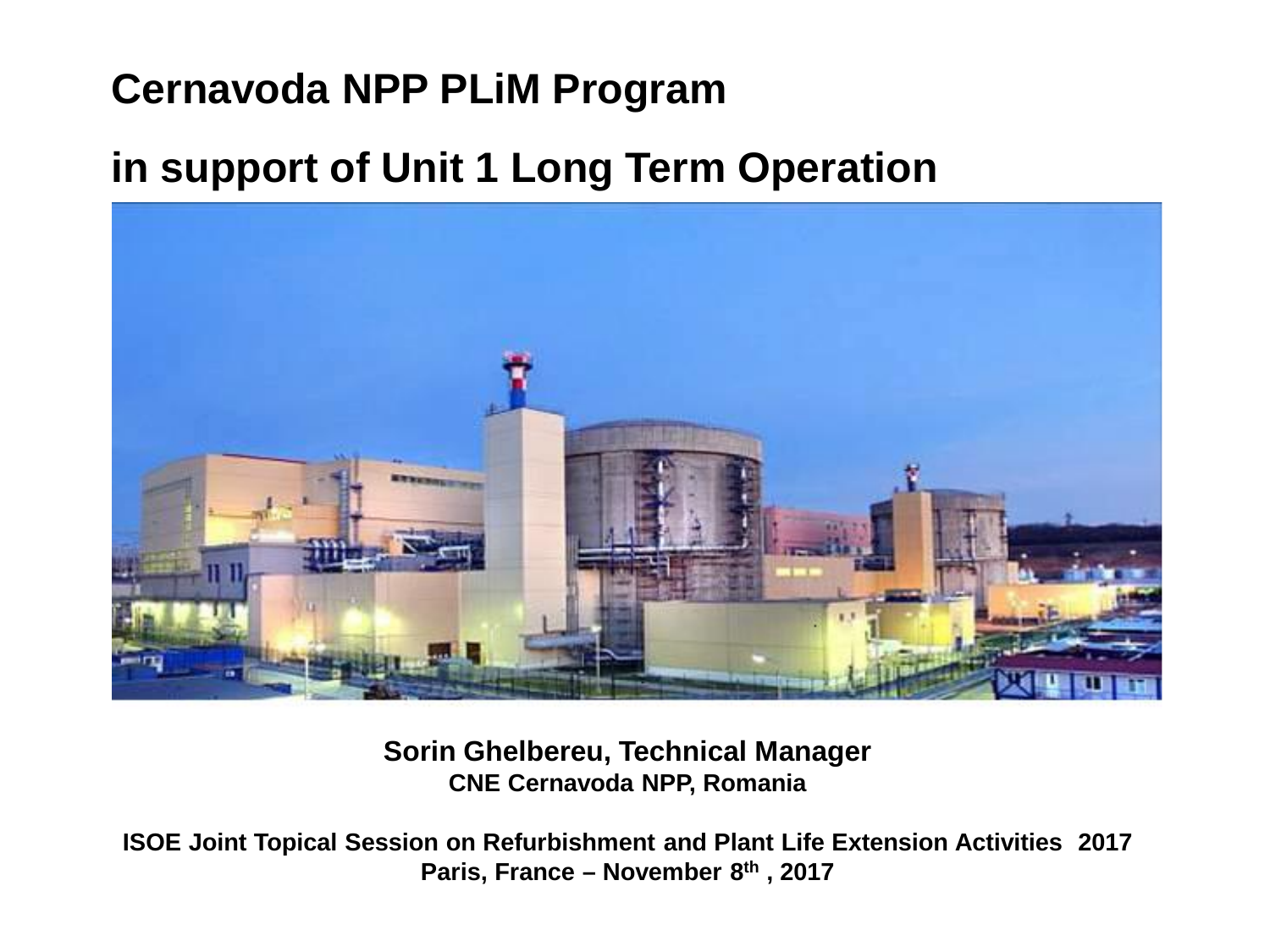## **Content**



NUCLEARELECTRICA

- $\triangleright$  General background
- $\triangleright$  Early Long Term strategy and Aging Management related activities
	- Preventive Maintenance (PM)
	- Plant Life Management (PLiM)
- Cernavoda PLiM Programs Overview
- Unit 1 Project to extend Fuel Channels Operation beyond 210,000 EFPH
- **Conclusions**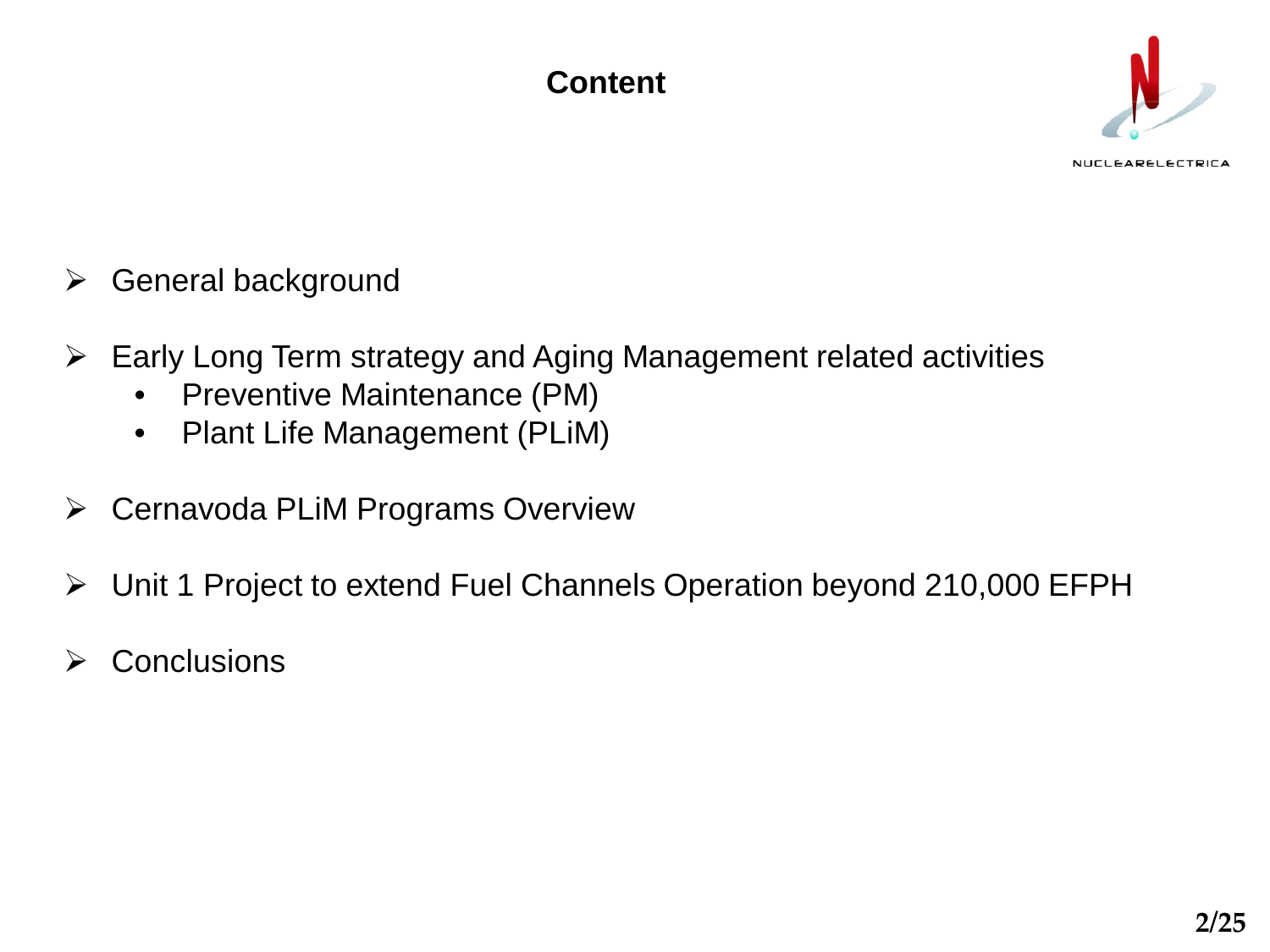## **General background**



NUCLEARELECTRICA



- **CANDU 6 Nuclear Reactor**
	- **fuel: natural uranium**
	- **primary & moderator fluids: heavy water**
- **Electrical output: 714 MW**
	-
- 
- **Owner: National Utility, S. N. Nuclearelectrica S.A Operator: CNE Cernavoda**
- 
- **Start of commercial operation:**
	- **U1 – 1996 December**
	- **U2 – 2007 October**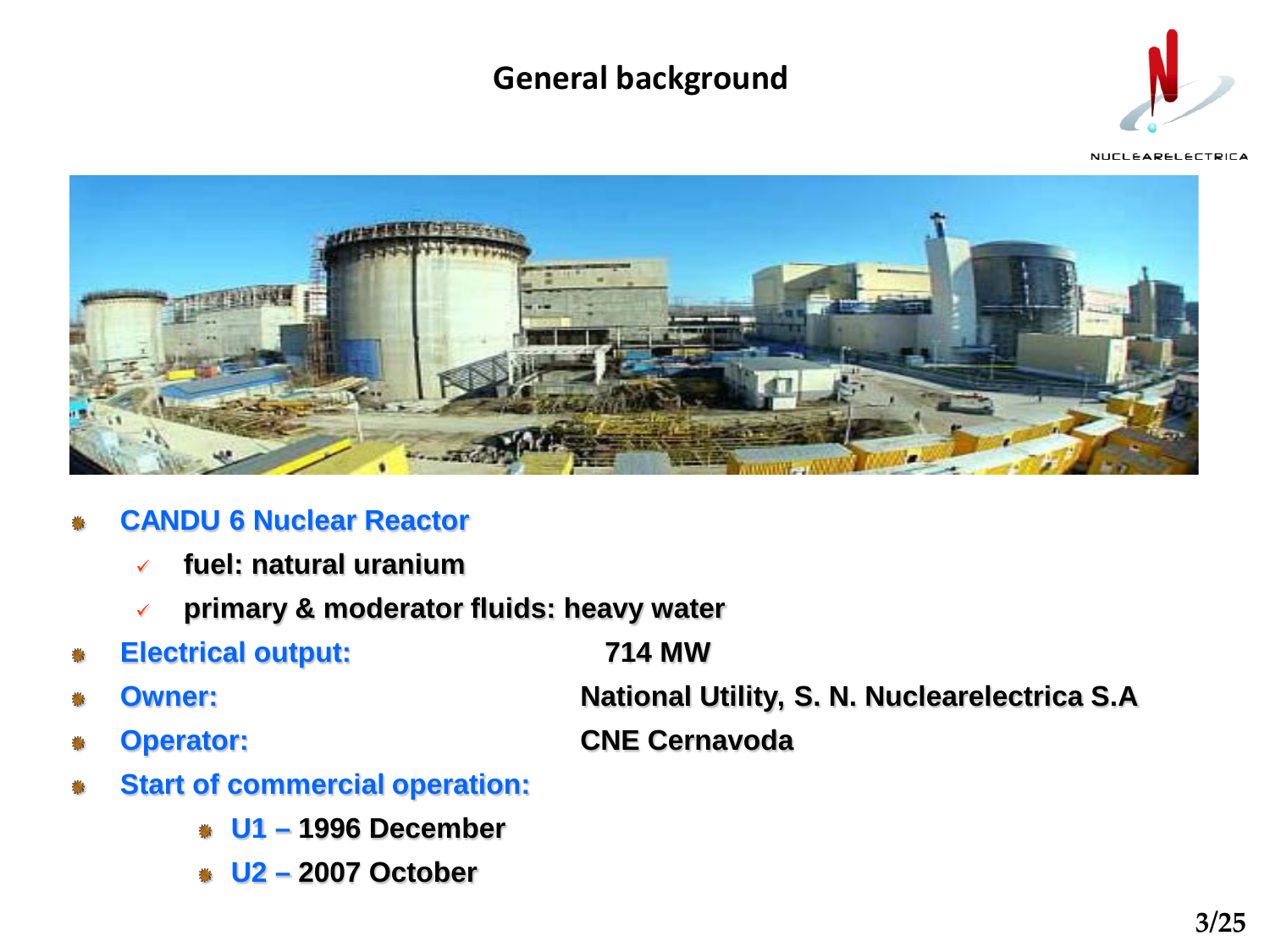## **ofGeneral background**



**NUCLEARELECTRICA** 

CANDU reactor design - developed in Canada since the 1950s

Built in Canada, India, Pakistan, South Korea, Argentina, Romania and China

The D2O moderator is contained in a large tank – Calandria vessel - penetrated by several hundred horizontal pressure tubes which form the fuel channels.

CANDU fuel assembly consists of a bundle of 37 half meter long fuel rods (UO<sub>2</sub> fuel pellets in Zircaloy tubes) plus a support structure, with 12 bundles lying end to end in a fuel channel.



The CANDU<sup>®</sup> Technology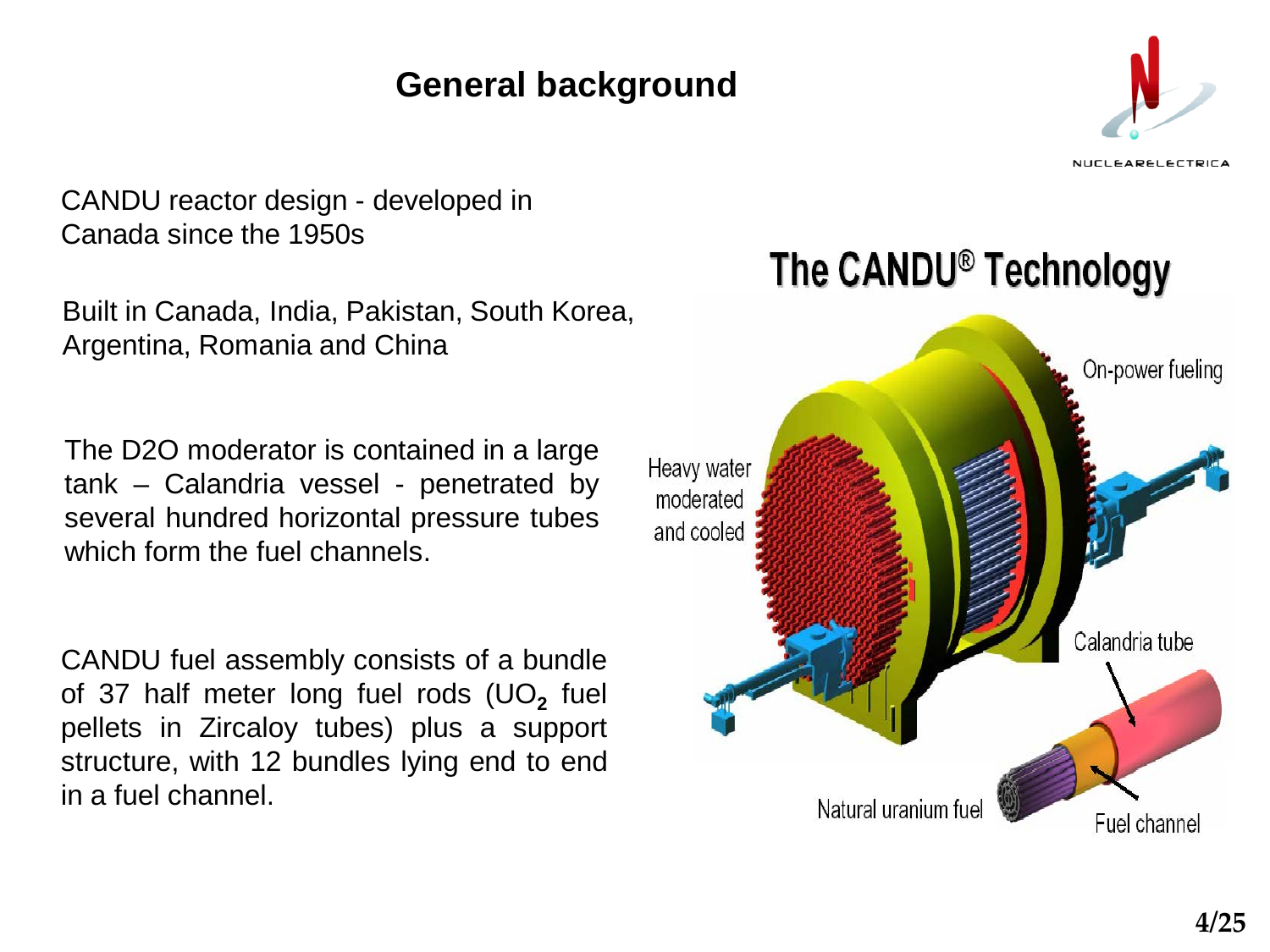## **of General background**



**NUCLEARELECTRICA** 

CANDU 6 design:

- medium size reactor (380 tubes)
- designed in late 1970s
- superior materials
- and enhanced safety features

Two parallel HTS coolant loops are provided in CANDU 6 design.

Each heat transport system loop is arranged in a 'Figure of 8', with the coolant making two passes, in opposite directions.

#### CANDU 6 units:

- Point Lepreau & Gentilly 2 (Canada)
- Wolsung 1 -4 (South Korea)
- Embalse (Argentina)
- Cernavoda 1, 2 (Romania)
- Qinshan Phase III 2 units (China)

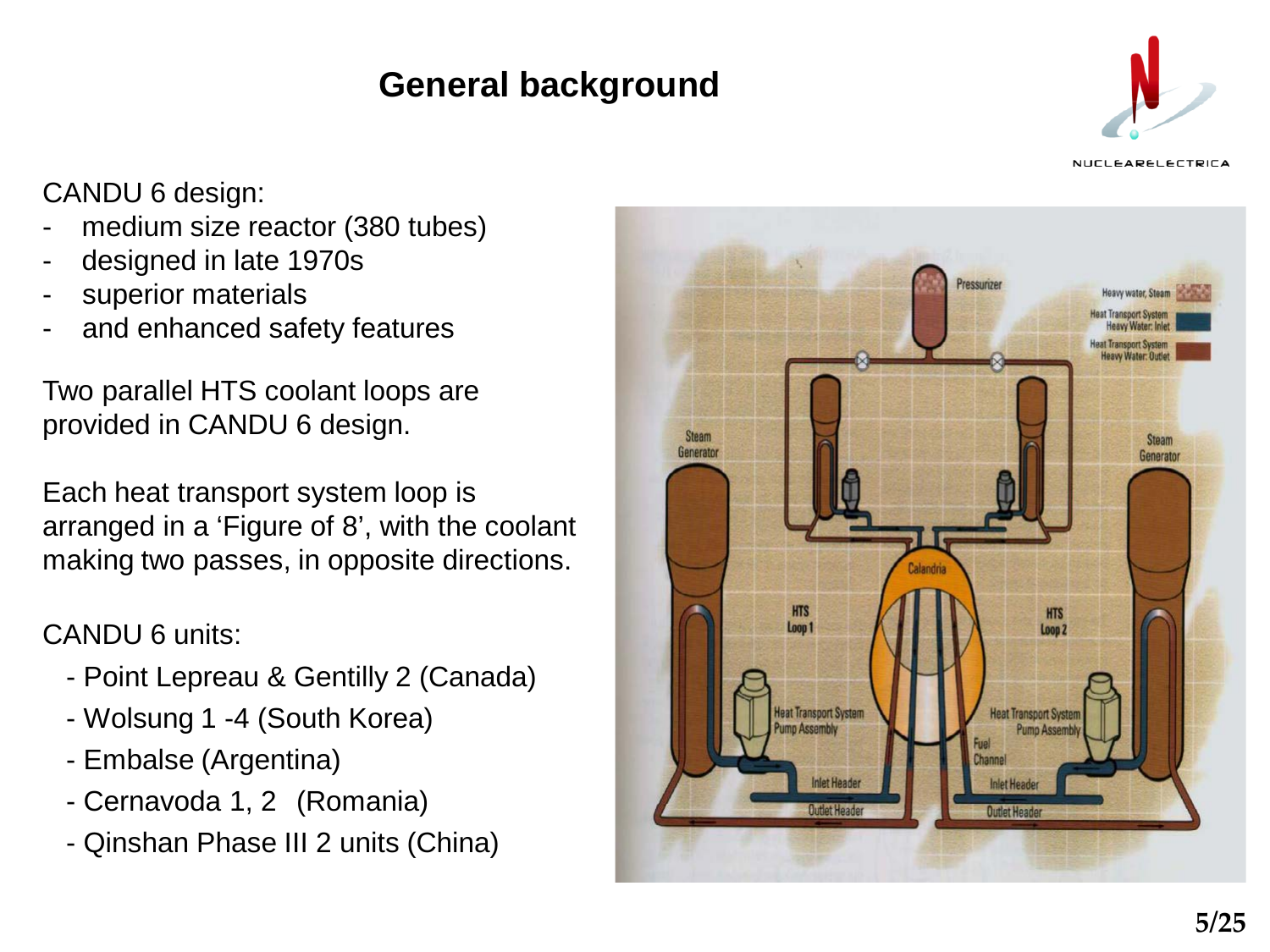## **Early Long Term strategy and current Aging Management activities**



NUCLEARELECTRICA

- In 2009, based on the pilot phase experience, CNPP adopted "Continuous Equipment Reliability Process", according to INPO-AP 913 model.
- PLiM Programs were documented for major impact components, requiring proactive control of aging effects that cannot be addressed by PM strategies.
- *Specific criteria for the selection in the PLiM Program*:
- Need a plant outage longer than normal outages to Replace & Repair;
- Repair or Replacement plan cost > 1.000.000 Euro;
- High complexity with limited life (may become "obsolete" or irreplaceable);
- Significant impact on plant's operating capacity (nuclear safety or production).
- For each PLiM component, after understanding the applicable ageing related degradation mechanisms (ARDM), long term plans were developed to mitigate the ageing degradation effects.
- In 2010 an overall implementation strategy was developed, justified by:
	- the complexity of PLiM inspection services with specialized tools required,
	- the need for continuity in the assessment of the results,
	- the extensive experience of Original Equipment Manufacturer (OEM) considered subject matter expert.
	- It consist in **long term services** (10 years mostly) **contracted with subject matter experts**.
	- Was approved by SNN Technical Advisory Committee (CTES), before starting the contracting process.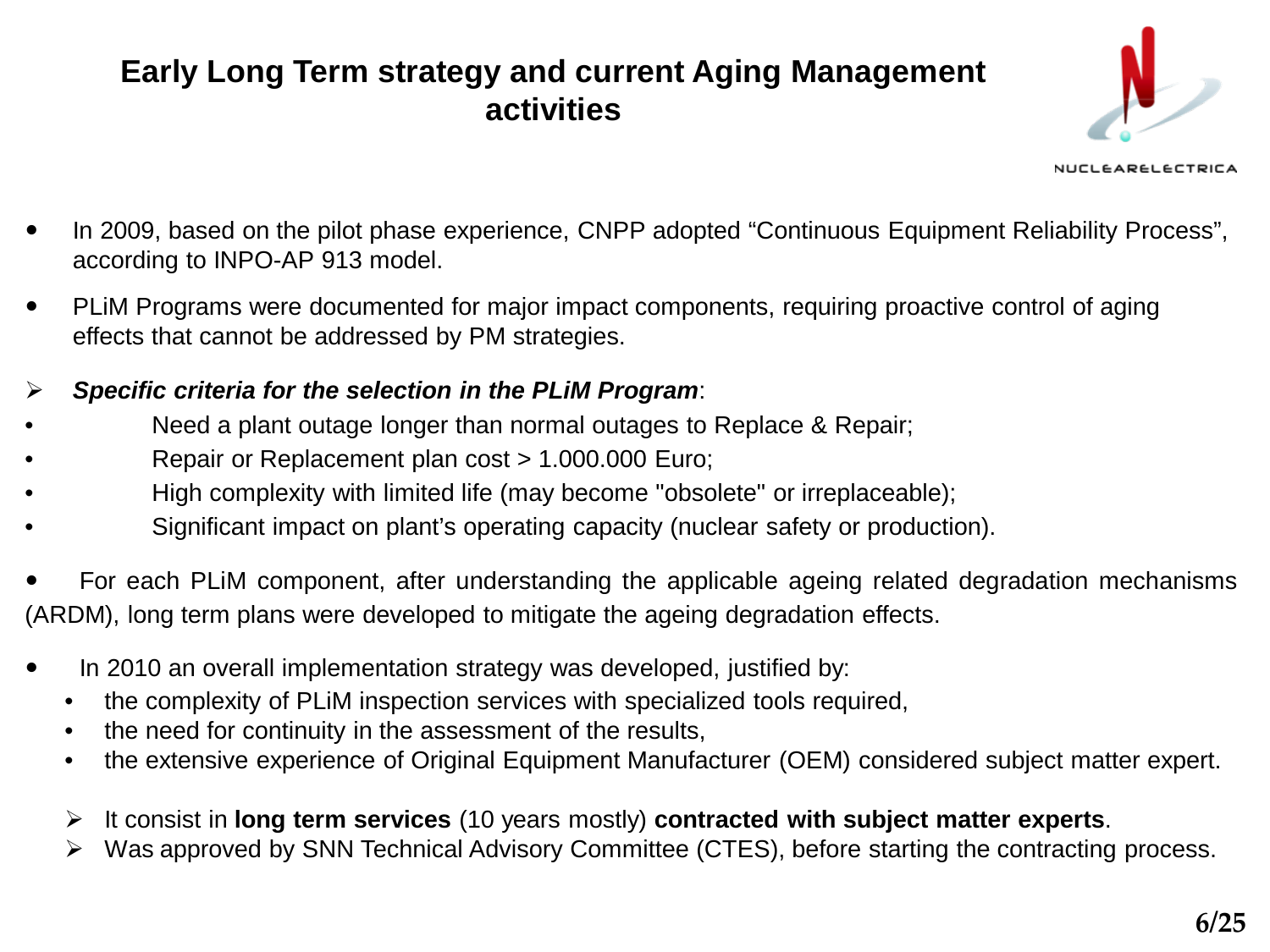## **Early Long Term strategy and current Aging Management activities**



NUCLEARELECTRICA

#### *Selection of PLiM components*

The major components selected in the scope of PLiM Program:

- Fuel Channels
- Steam Generators
- Feeders
- Turbogenerator
- Digital Control Computers (DCC)
- RB Concrete Structure
- Large Power Transformers
- Heat Exchangers (11 HXs, both NSP and BOP)
- Cables
- Piping Surveillance (FAC, buried piping, snubbers, supports, expansion joints)
- Stand-by Diesel Generators.

*The list of PLiM components was validated with other CANDU 6 plants in Canada and South Korea and corresponds to CANDU 6 international practice.*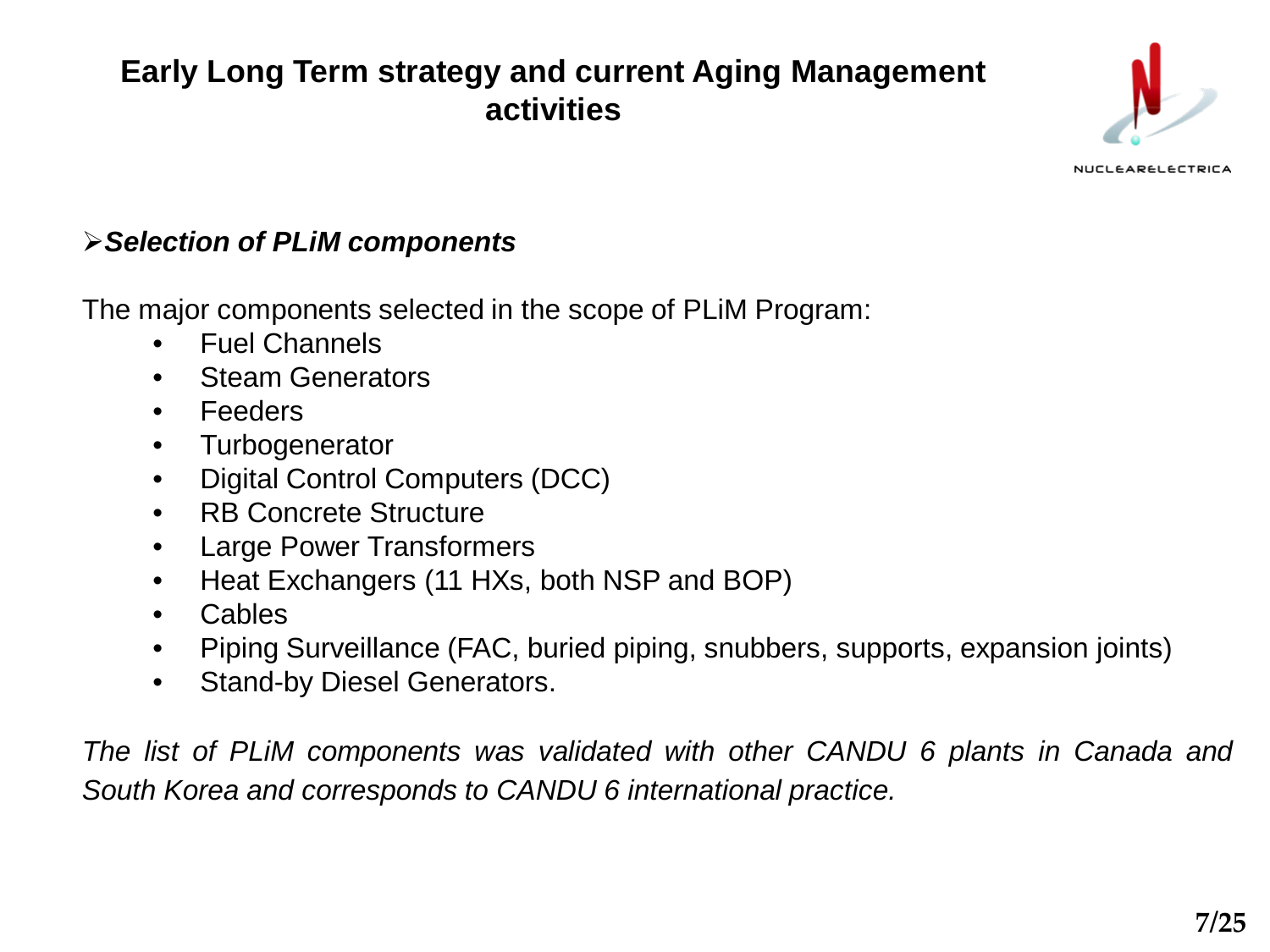## **Early Long Term strategy and current Aging Management activities**



**NUCLEARELECTRICA** 

#### *PLiM Programs implementation*

#### **Periodic inspection/ testing/ replacements activities**:

•Fuel Channels, Steam Generators, feeders: periodic inspection and material properties testing based on CAN CSA N 285.4 standard requirements

- RB Structure: Periodic Concrete Containment Leak Rate Testing CSA N 287.7, Periodic Inspection of Containment Components CSA N285.5
- Heat Exchangers periodic inspection based on ASME Code, and EPRI Guidelines
- Piping surveillance (erosion-corrosion, Buried piping): the inspection program is defined based on the risk for thinning calculated with software applications (CHECK-Works, BP-Works)

•Active components (Turbo-generator, Main Transformers, DCC): PM requirements for periodic tests, replacements, overhaul and design modifications to resolve obsolescence or SPV mitigation.

#### **Life Assessment study**:

•Perform an in-depth analysis of PLiM component current condition and life prognosis.

•define the Life Cycle Management Plan to attain the design life / for extended life.

•offer valuable information to be used for Refurbishment scope definition.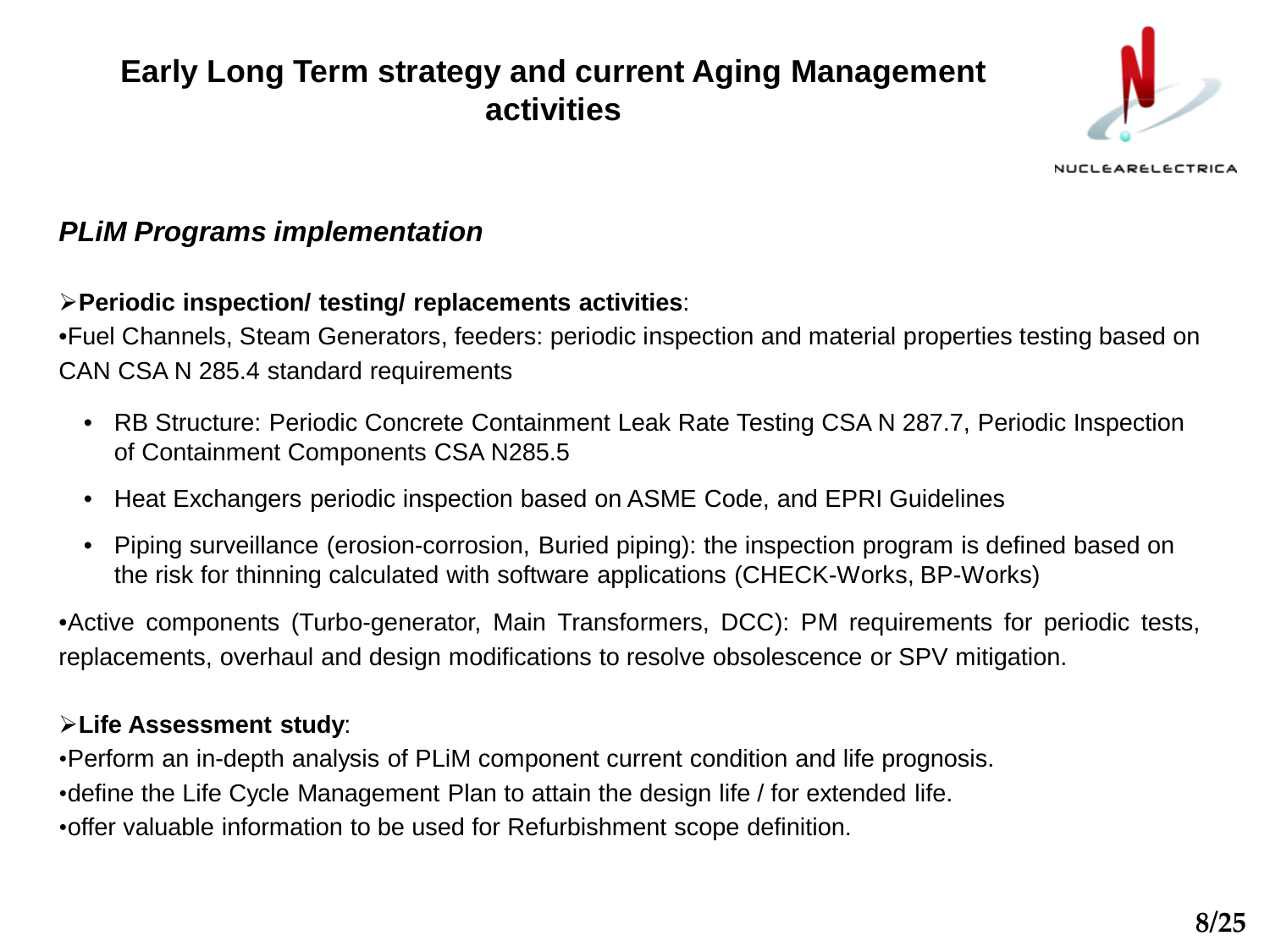#### **Fuel Channel Program**

#### **Fuel Channel inspections:**

- were performed since 1999
- according to CAN/CSA-N285.4-94 requirements
- using Ultrasound (US) & Eddy Current (EC) detectors
- assessment of inspection results in accordance with CSA 285.8- Ed. 2015.
- The inspections were performed using AFCIS (Advanced Fuel Channel Inspection System) - the latest technology developed by Atomic Energy of Canada Limited (AECL) for fuel channel non-destructive examination.
- A 10 years Framework Agreement was negotiated with Candu Energy Inc. (former AECL) to perform:
	- Mandatory inspections between 2013-2022
	- Life Assessment studies (2015, 2020).
- The first Life Assessment confirmed the actual good condition of U1 FC, as no elongation, sag, thinning, nipup problems are foreseen before 210,000 EFPH.
- The gap measurement between calandria tubes & LISS horizontal structures performed in U1OP16 confirmed that there is no risk for fretting before 245.000 EFPH.



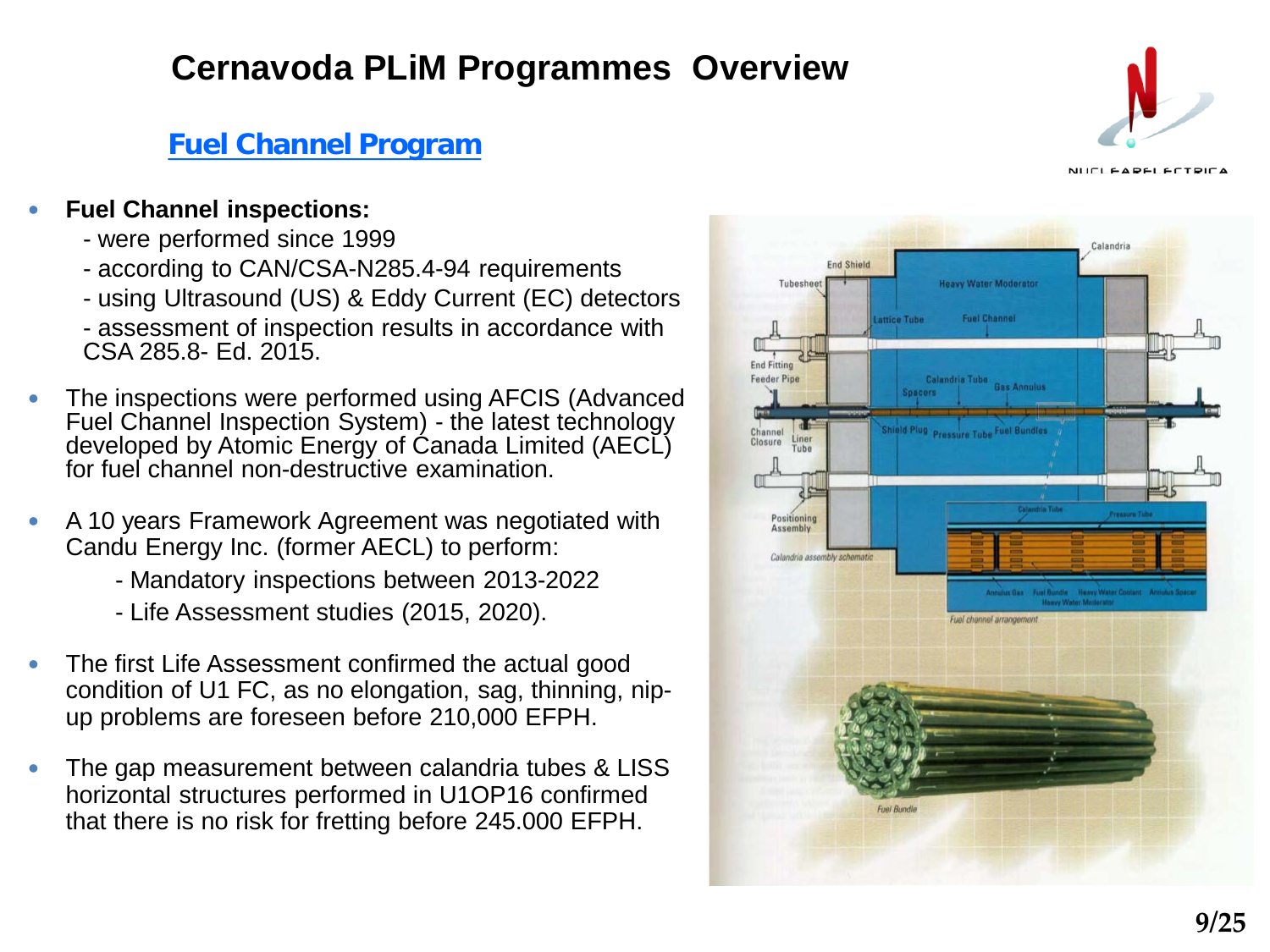#### **Fuel Channel Program – cont.**



- Following industry practice, FC inspection program focused on the pressure tube degradation: Elongation (creep), Diametral Expansion, Wall Thinning, Fuel Channel Sag (possible CT/LISS or PT/CT contact).
- However, CSA-N285.4 requirements contain also requirements for material property testing of pressure tubes removed from operating reactors for Deuterium uptake and irradiation. These requirements which have evolved in recent years and need to be met, to maintain the operating license.

#### **Future challenges and SNN initiatives**

#### **1. Material property testing**

- For instance, in CSA-N285.4 Ed. 2009 the concept of CANDU lead unit is no longer available for dispositioning of pressure tube extraction. Once SNN switches to a later revision of the standard, a tube extraction or a Integrated Material Surveillance Program (IMSP) will be necessary to comply.
- Recently, OPG and Bruce Power have implemented an IMSP in order to use 2 tubes recently removed from Embalse as part of their own surveillance program and avoid pulling 1 tube each in their own reactors.
- As consequence, SNN has initiated the process to join the IMSP with OPG and Bruce Power and a report was prepared demonstrating SNN reactors are sufficiently similar to satisfy the requirements of an IMSP and can use the results from the inspection of the 2 pressure tubes removed from Embalse NPP.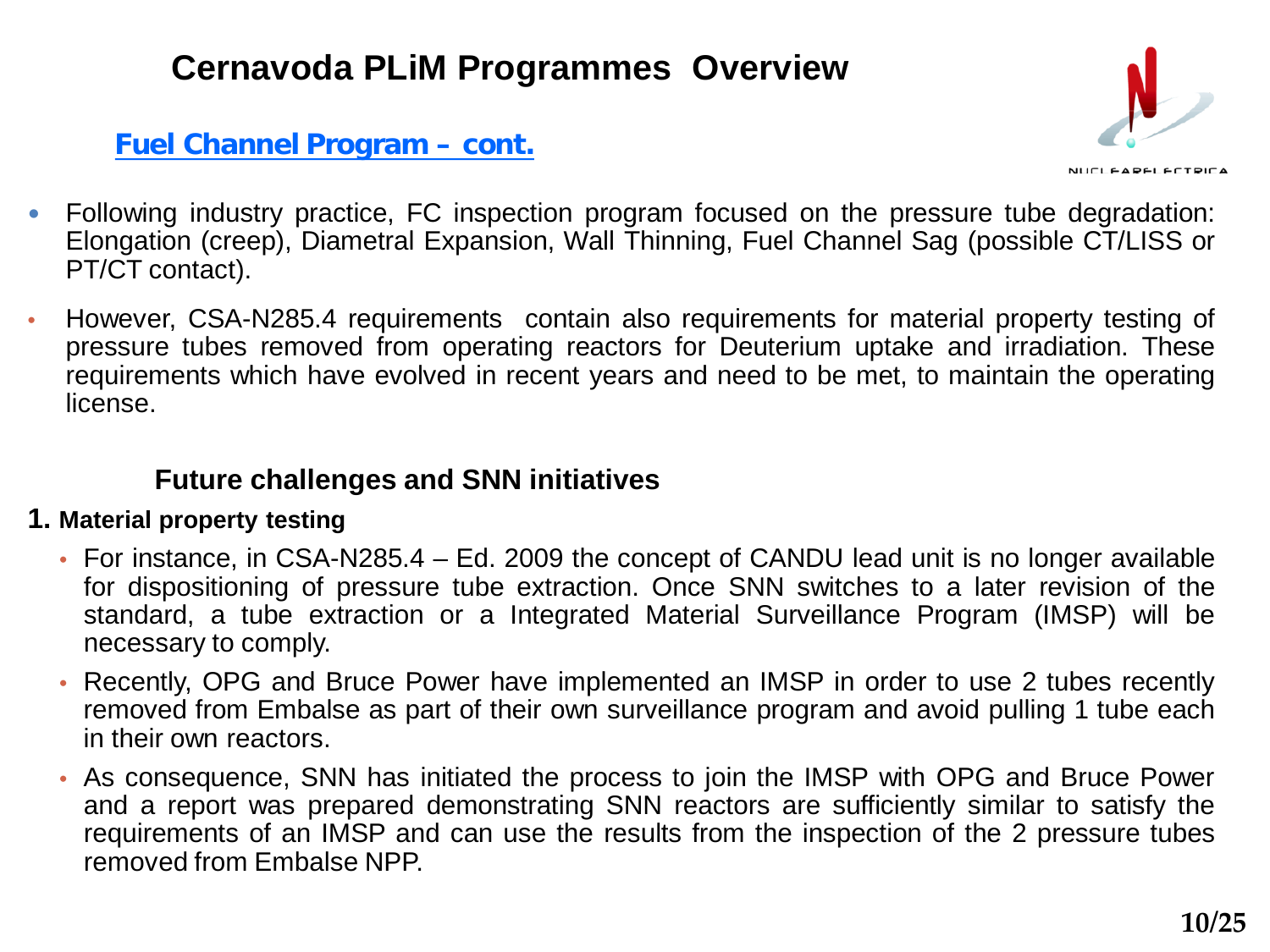**Fuel Channel Program – cont.**



#### **Future challenges and SNN initiatives**

#### **2. Fuel Channel Life Management**

- In the last years, Operating Experience from older CANDU plants revealed that the technological advances in inspection tools, a better understanding of degradation mechanisms and updated models developed in the last decades in COG R&D specific programs can predict more accurately FC life expectancy .
- In this scope, a Fuel Channel Life Management Joint Project was launched by large utilities (OPG, BP) to benefit from recent R&D technological innovations to extend FC life from 210,000 to 247,000 EFPH.
- In this context, SNN should maintain a close contact with the operating experience of similar plants and latest COG initiatives in Joint Projects or R&D specific programs, to identify a cost-effective option.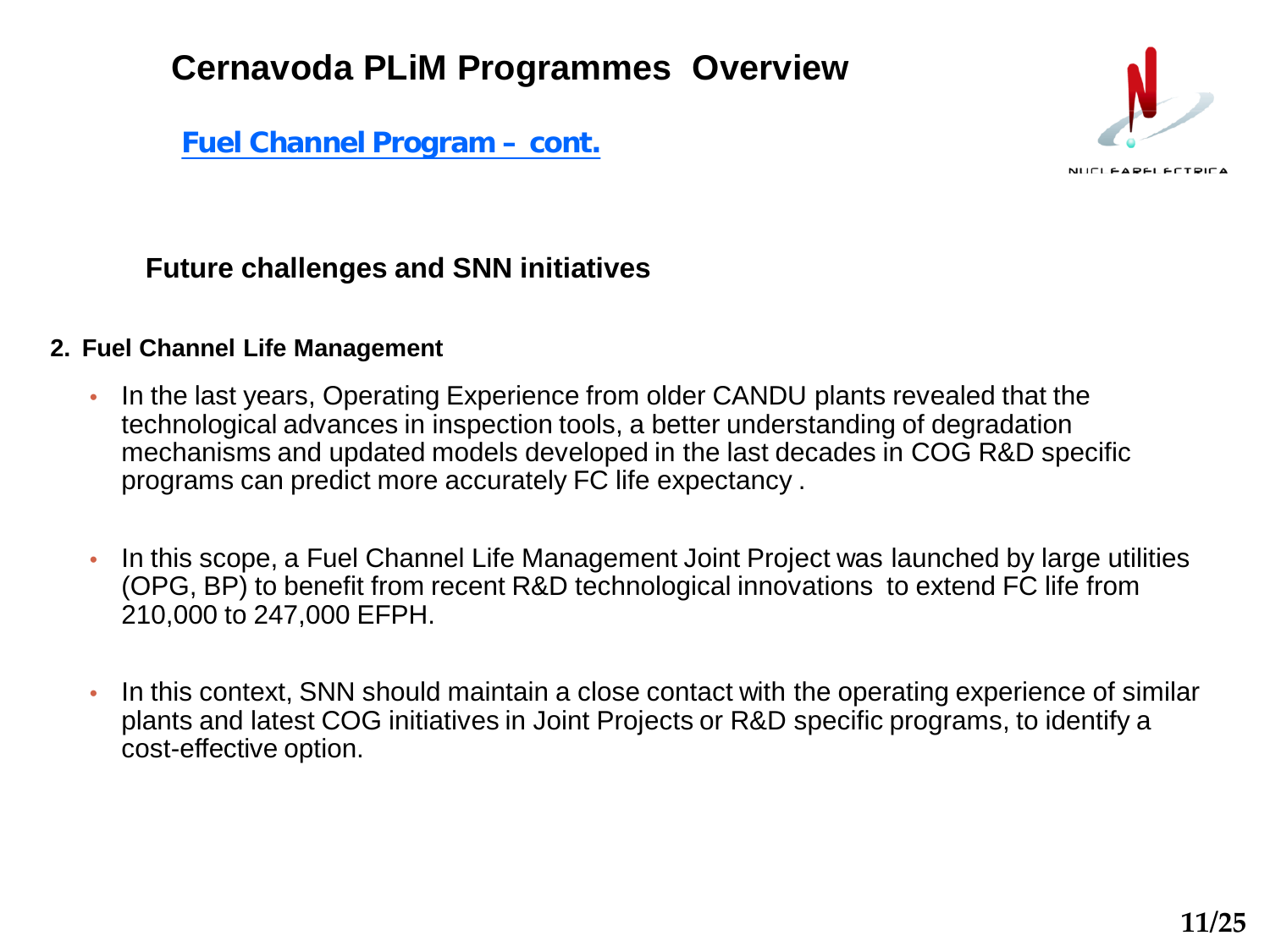#### **Steam Generators Program**



#### **NUCLEARELECTRICA**

#### **SG inspection program:**

- **-** according to CAN/CSA-N285.4-94 requirements using Eddy Current (EC) inspection method. tubes, nozzles, internal supports/walls since <sup>1998</sup> and continue every <sup>4</sup> years.
- 
- 
- 
- Incoloy 800 tubes alleviate the concern over Stress Corrosion Cracking and Inter Granular Attack, as SG condition is very good compared to Inconel 600.
- However, tube condition is monitored and Tubesheet deposits are periodically removed to minimize issues with localized chemistry and pH.
- SGs are exposed also to deterioration of Tube Support Plates and other internals due to Flow Assisted Corrosion (FAC).
- A 10 years Framework Agreement was signed in 2011 with the OEM (Babcock & Wilcox) and the Life Assessment study for U1 was received in 2012.
- **LA conclusion**: U1 SG condition is very good after 15 years of operation and no problems are foreseen for attaining and extending the design life, if the actual operating conditions are maintained.
- In U1OP16 SG primary side cleaning was performed after a cost- benefit analysis. 2 tones of debris were extracted and an increase of  $\sim$  3% FP was obtained, as consequence.

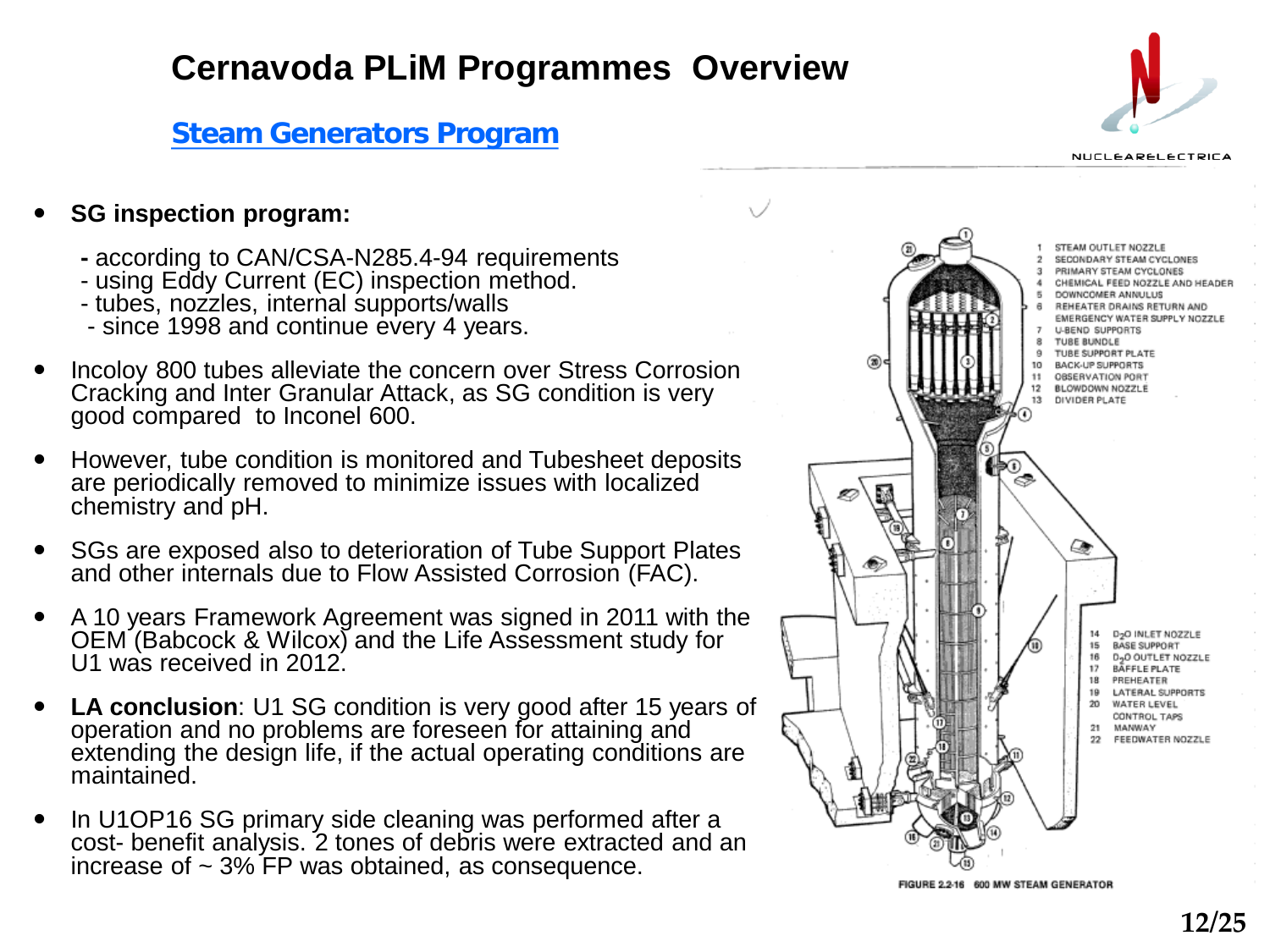#### **Feeders Program Status**

- Feeder periodic inspection program started in 2003, according to CAN/CSA-N285.4-94 requirements, to determine wall thinning and to identify cracks.
- Since 2008, Cernavoda NPP adhered to COG "Feeders Integrity Program" joint project to adress external Opex issues from Point Lepreau.
- The major Ageing Related Degradation Mechanism for typical CANDU feeders is Flow Accelerated Corrosion (FAC) in the outlet feeders downstream of the Grayloc connection.
- **The FAC issues identified above apply to Unit 1,** depending on the particular alloy chemistry and fabrication techniques used. In Unit 2 the situation is improved, due to material higher Cr content.
- Regular monitoring of feeder wall thickness will allow:
	- to accurately determine wall thickness reduction rate
	- to optimize the specific feeder replacement during future outages (refurbishment included).
- A 10 years Framework Agreement is in place with OEM for periodic inspection and Life Assessment studies.
- **The LA study and the Stress analysis based on U1OP16** inspection results concluded that feeder assemblies will achieve their required 24 EFPY of operating life.





FIGURE 2.2-7 FEEDER AND HEADER ARRANGEMENT



NUCLEARELECTRICA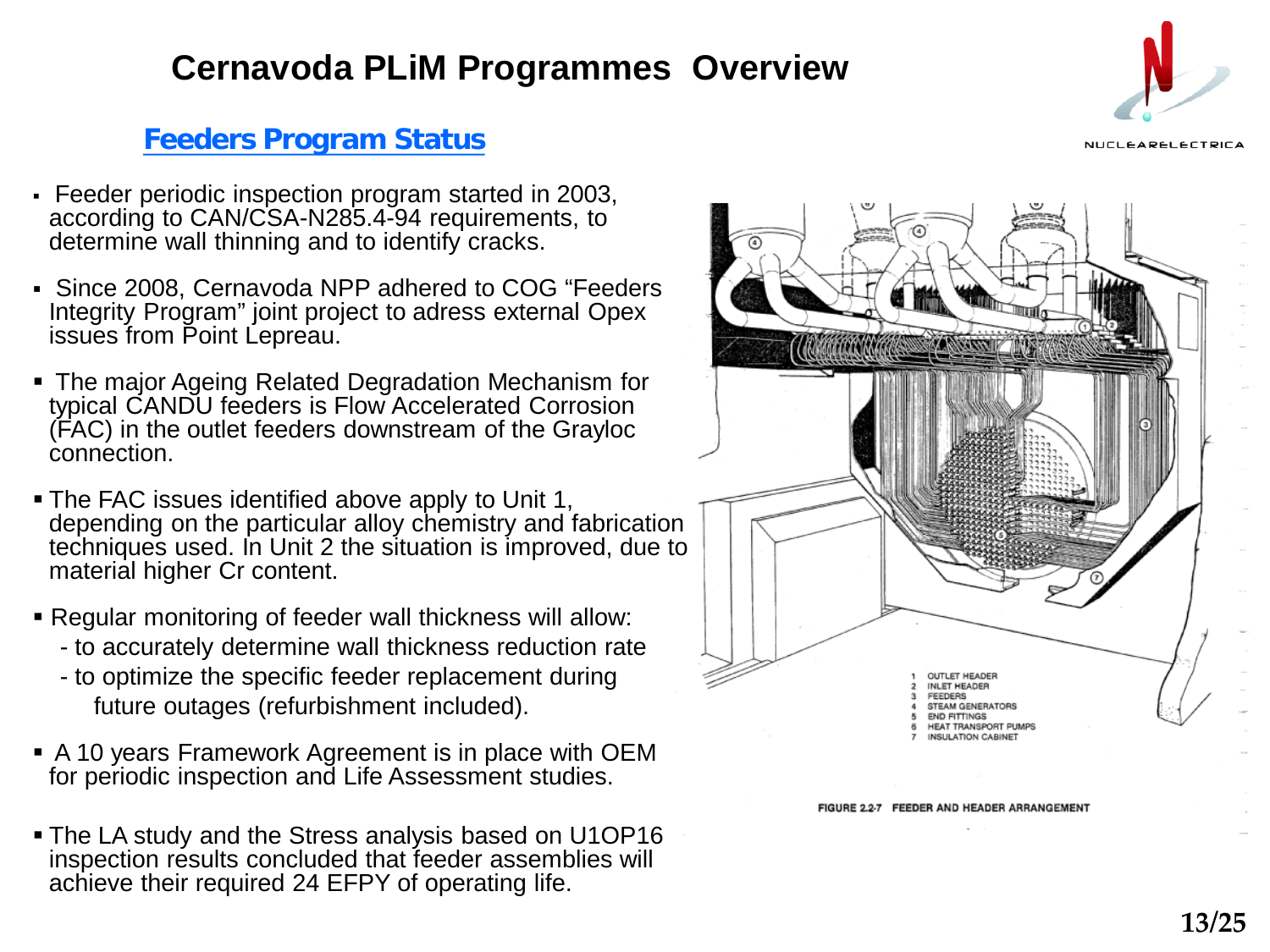

NUCLEARELECTRICA

**Heat Exchangers Program Status**

- The main degradation mechanism discovered for HXs:
	- Stress Corrosion Cracking;
	- Pitting Corrosion;
	- Wear / Fretting in support area;
	- Dirt deposits.
- The technical basis and program manual was developed with AECL support.
- HX subject to PLiM program:
	- the majority are in nuclear side,
	- but also some important for power production (like High/ Low Pressure Heaters and Turbine Condenser).
- For the remaining critical HX's, a classical PM was adopted.
- The tube plugging criteria following Eddy Current inspection is over 80% from tube wall thickness and over 3 Volts amplitude of EC signal.
- A 10 years Framework Agreement was signed in 2012 with the experienced croatian company INETEC .
- The LA study for U1 Turbine Condenser, revised in 2015 to include the results of tube metalo-graphic testing, revealed that plugging rate is small and no concern was identified for another 21 years.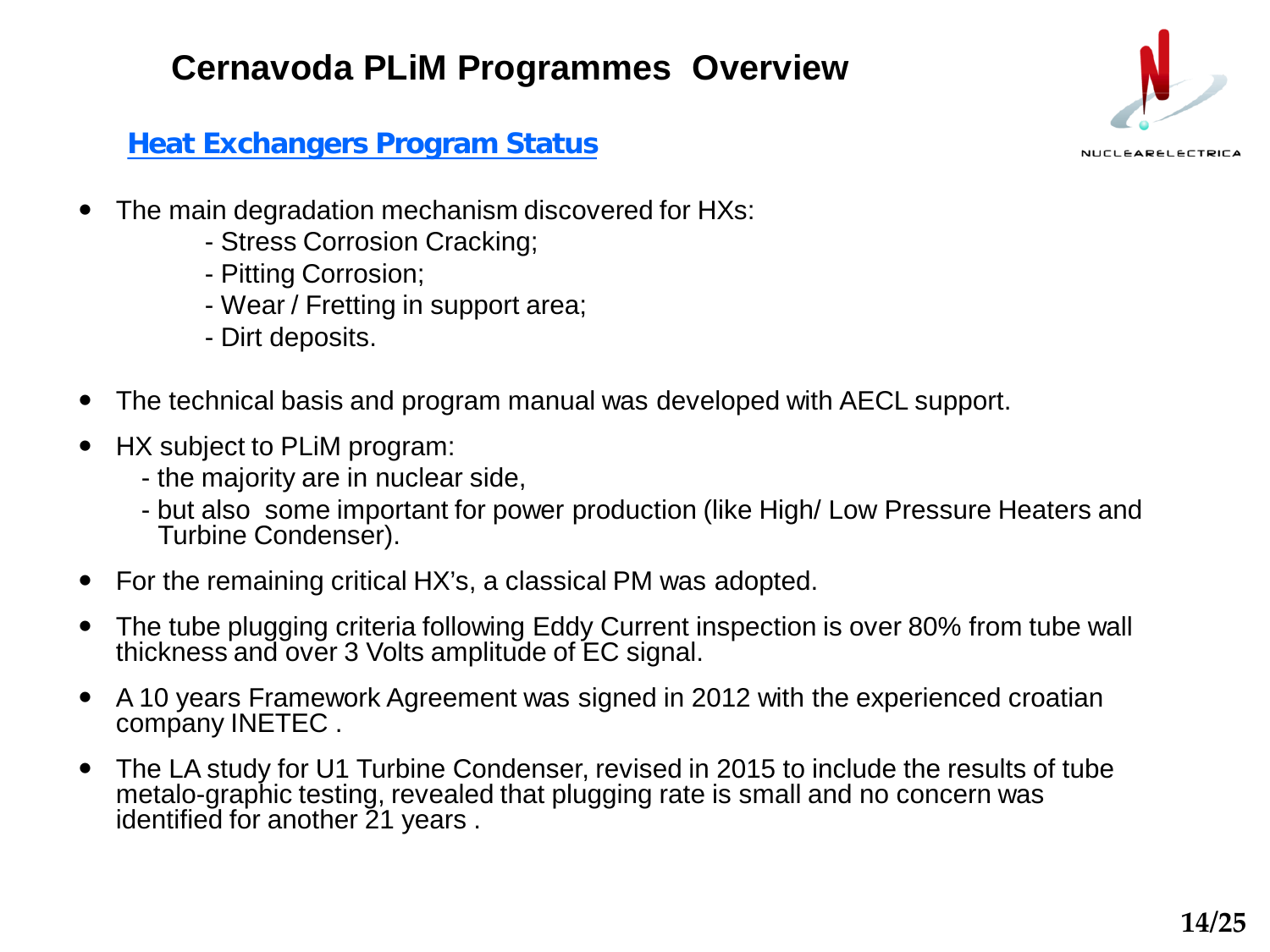## **Turbo-Generator Program**

#### **Turbine**



- Program technical basis was developed with OEM support (General Electric).
- Potential ageing issues and practices obtained from the international OPEX recommend:
	- on-line monitoring thermal performance monitoring system to detect degradation, vibration monitoring, bearing temperature monitoring,
	- regular periodic inspection (10÷12 years) and overhaul as required;
	- careful operation, ultrasonic inspection of discs for flaws, monitor blading r visually or with tensional vibration protection system, and use ultrasonic inspection for erosion and Flow Assisted Corrosion.

#### **Generator**

•The dedicated AMP , based on industry experience, include:

- regular internal inspection, monitoring and testing, particularly insulation;
- rotors and stators should be rewound after 25 years, so spares are recommended;
- plan for obsolescence of the excitation system;
- Eddy Current tests should be done on the cooler tubes and water chemistry should be maintained in the target range.

**Life Assessment study**, performed by OEM in 2012, concluded that if the actual inspection and testing program is continued and generator obsolescence issues are solved, the turbo-generator can operate reliably until 2047.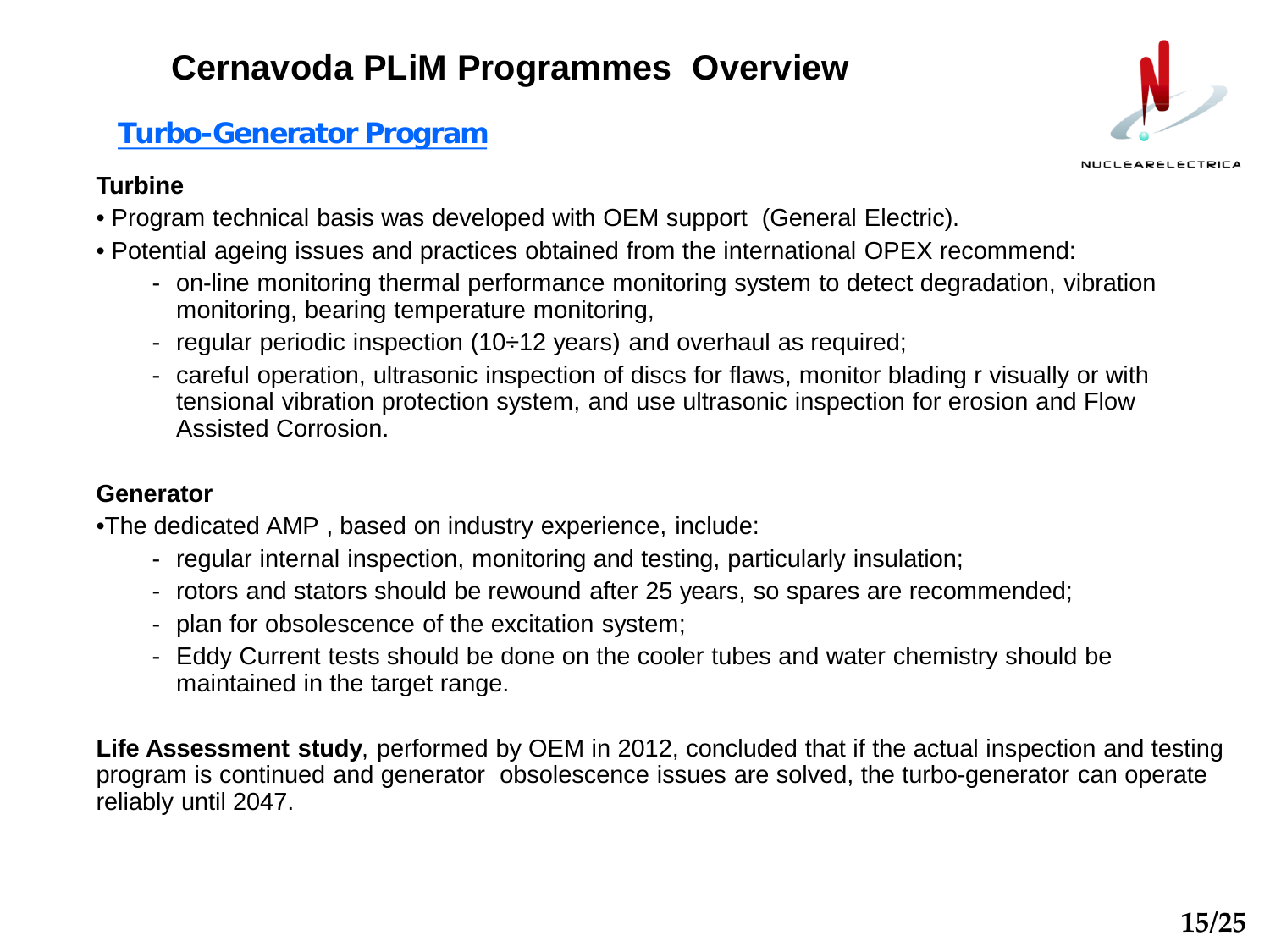# NUCLEARELECTRICA

#### **Reactor Building Program**

- The technical basis and program manual was developed with AECL support in 2009.
- Although Cernavoda NPP is a newer station, with a relatively short period of operation, Reactor Building and civil structures are older, as they were built years ago, in early1980s .
- The components selected in scope of the program are: Containment, Dousing Tank, Reactor Vault/ Reactor Building, Fuel transfer channel.
- There were no major events related to ageing of Civil Structures, the internal OPEX indicates that the main ageing issues related to Buildings and Structures at Cernavoda U1 up to date have been with the elastomeric components.
- Inspection and test results showed R/B foundation settling is less than expected in U1& 2. Also, the Pre-stressed concrete structure is in good condition.
- However, the degradation mechanisms identified in international literature for concrete are expected to apply to Cernavoda NPP Unit 1. Therefore, some improvements are necessary for monitoring and testing of civil structures.
- In 2015 a 10 years Framework Agreement was awarded to CEI (which took over AECL) and the Life Assessment studies are scheduled for end of 2016 for U1 and 2018 for U2 (to include RBLRT results from U2OP17).
- **Based on LA study for U1 RB**, received recently, an action plan shall be issued in 2018, in order to reinforce the actual RB PLiM program according to the recommendations.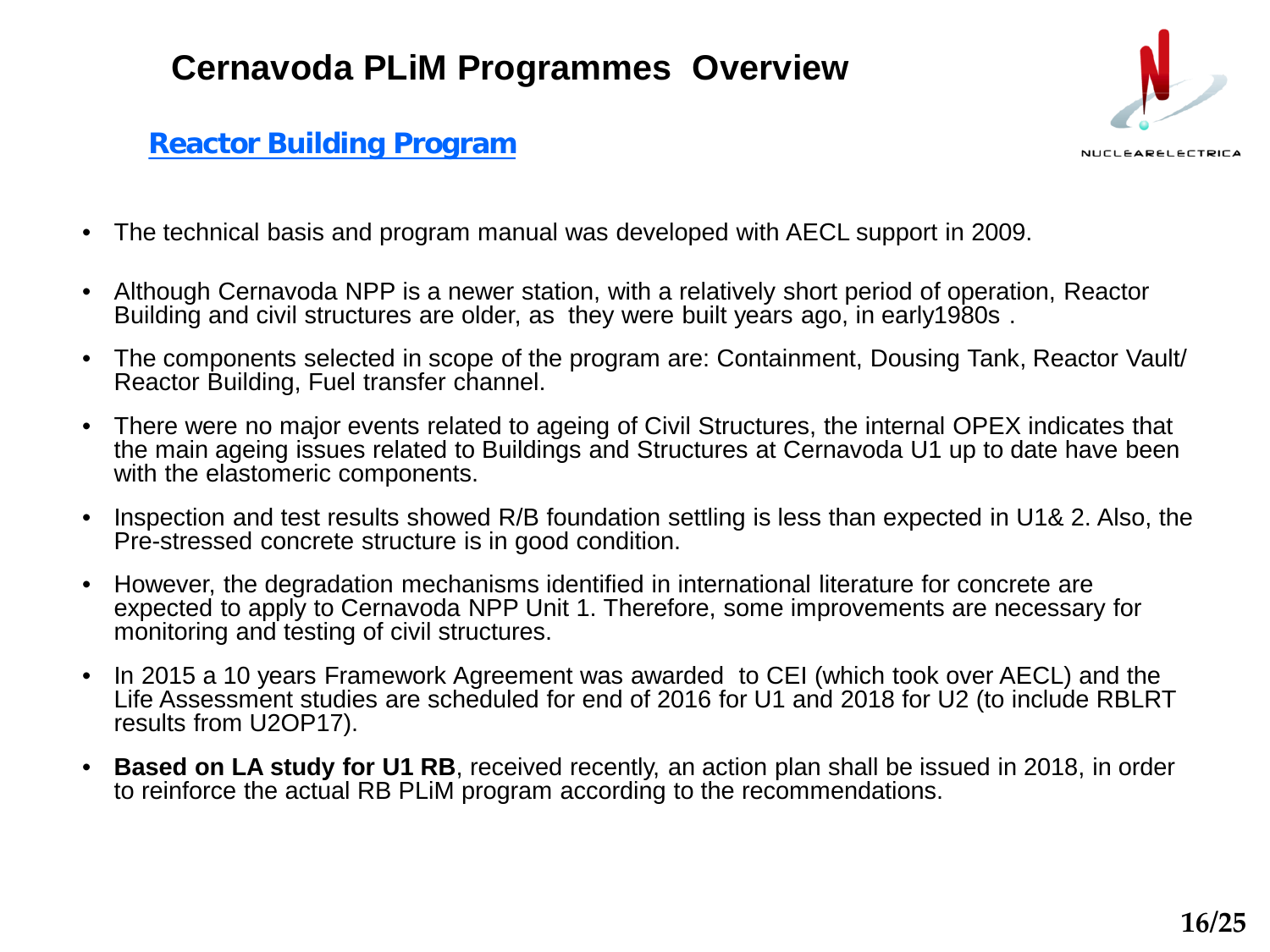#### **Piping Surveillance**

NUCLEARELECTRICA

- Program technical basis approved in 2009 :
	- **-** Flow Accelerated Corrosion (FAC) subprogram;
	- Non FAC subprogram for support systems (including Microbiological Influenced Corrosion);
	- Weld inspection for Main Steam Lines;
	- Buried Pipe subprogram;
	- Pipe Supports & Shock Absorbers
- Piping condition is monitored via an inspection program plus contributors control (temperature, pressure, pH, oxigen concentration, chemical parameters, etc).
- The list of the most susceptible lines to FAC was issued, after simulation of process parameters with CHECWORKS application.
- FAC inspections are scheduled based on the Risk MATRIX: Failure probability Impact
- **Buried Pipe subprogram** was added after 2010 WANO Peer Review Mission.
- In 2011 a Preliminary risk-ranking (by system) was completed, to prioritize BP inspections.
- Four plant systems identified as high-risk, related to the buried components: EPS, SDG, EWS and ECC. Preliminary inspections results revealed an appropriate condition of buried components after 17 years of operation mainly due to coal-tar external coating and burial conditions (clean sand).
- In 2015 a contract for complete services for BP program implementation with external support was awarded for plant mapping, detailed risk-ranking with BPWORKS software, initial assessment, inspections & evaluations of BP condition from 2017.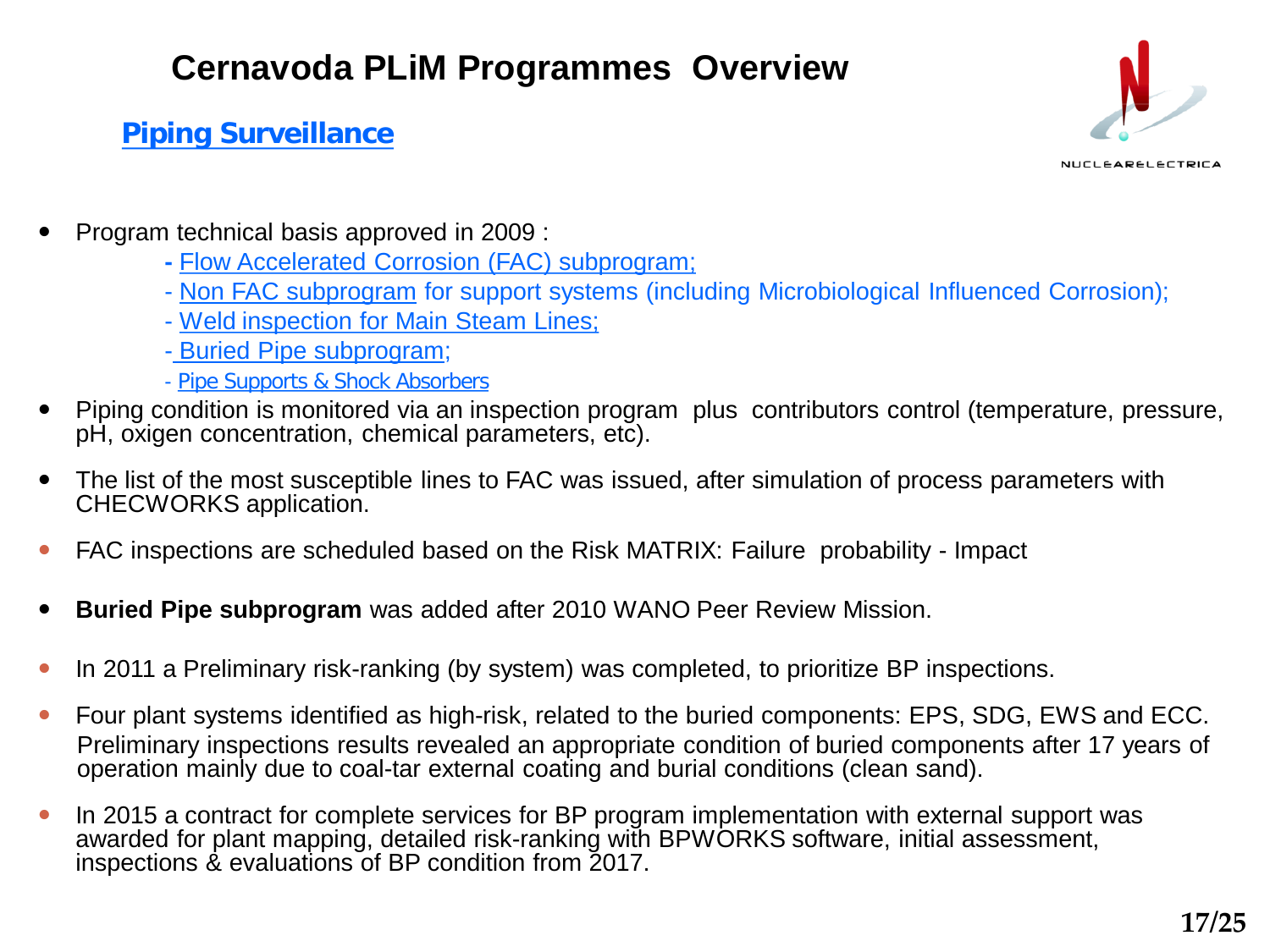#### **Pipe Supports & Shock Absorbers**



- Program technical basis was approved in 2009.
- The supports and shock absorbers which are subject of specific PLiM program were established taking into account:
	- different requirement derived from ASME Code,
	- local prescriptions for presurre boundary equipment (PT ISCIR)
	- and specific loading resulted from stress analysis performed for different operating scenarios (normal operation, transients and seismic conditions)
- The inspections and test requirements are addressed according to ASME-OM Standard and Snubbers User Group (SNUG) Good Practice Guides and consist of:
	- visual inspection;
	- functional test (hand-stroking & stand testing of 10% of the population).
- The supports and shock absorbers inspection is approved by the local regulatory body and is performed according to the program. All discovered deficiencies are addressed and periodic replacement was performed according to the plan.
- A long term strategy for Snubber testing and spare parts requirements was approved in 2012 and was validated in 2013 by a Technical Support Mission from north-american utilities.
- In 2015 a contract for complete services with external support was awarded to TEN-TECNATOM association for initial assessment, inspections & tests and periodic evaluation of snubbers condition.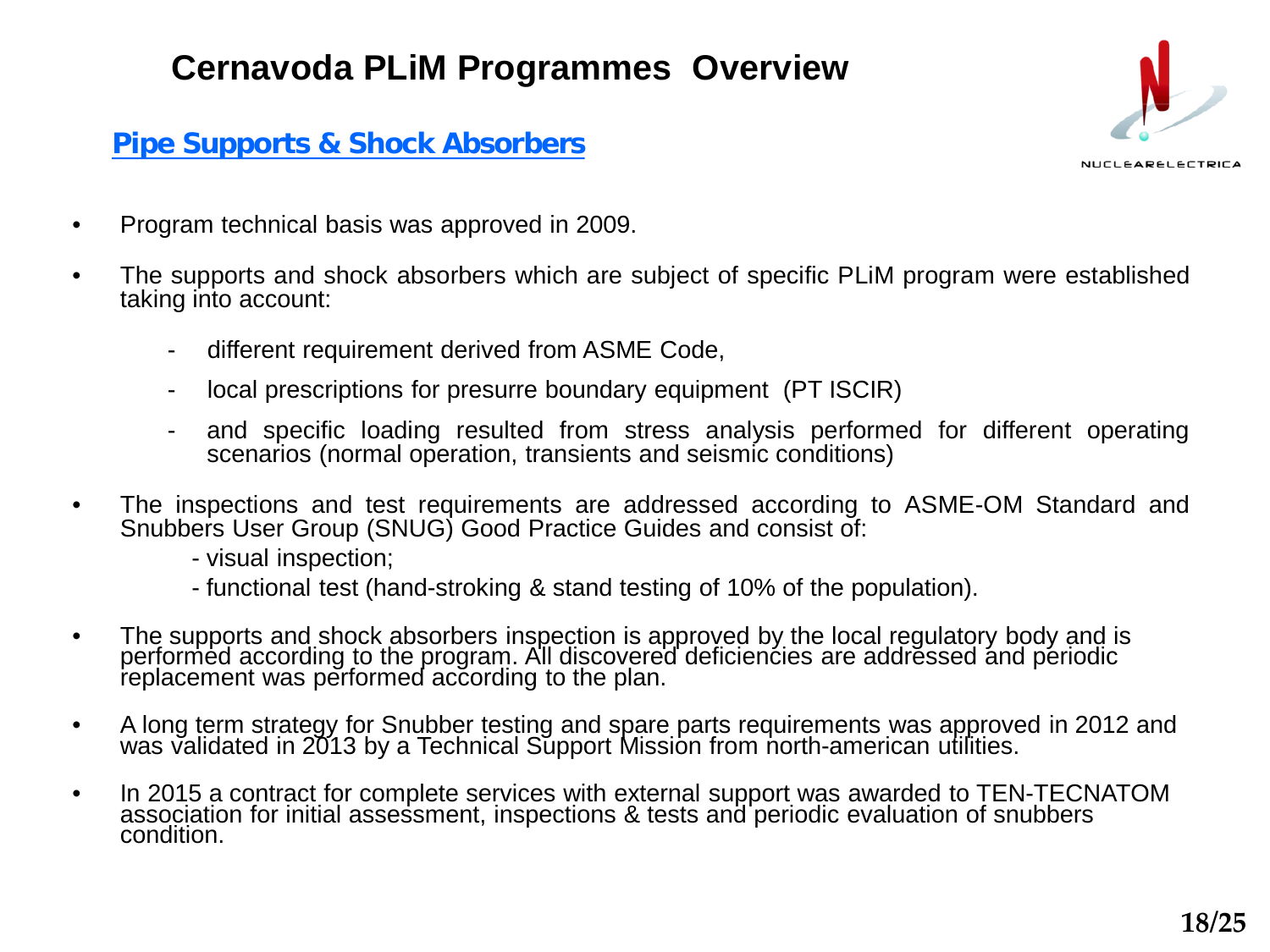**Power Transformers Program**



#### **Main Output Transformers (MOT)**

- The technical basis and program manual was developed with local OEM support and so far, plant OPEX include several issues, but related mainly to system power distribution and not to the main output system.
- The main degradation mechanisms are transformer insulation failure due to ageing and insulation deterioration, due to high temperature conditions, as it operates at maximum load.
- MOTs actual condition both in U1 and U2 shows signs o degradation and measures to reduce contributors to aging of oil and isolating cellulosic paper are required.
- More than this, a project for refurbishment of all 4 MOTs has been approved and the long term contract for planned replacement will start in 2013.

#### **Service Power Transformers**

- Operate at low loads ( $\approx$  50%) and their current condition is better than for the MOTs.
- Current Aging Management Program for both types of transformers include the tasks:
- Monitor the operating parameters and perform a Preventive Maintenance program with specialized support from manufacturer;
- Repair & Replace before failure, based on condition and performance evaluation;
- Life Assessment studies will be recived in 2017, to enhance the actual Transformers PLIM program.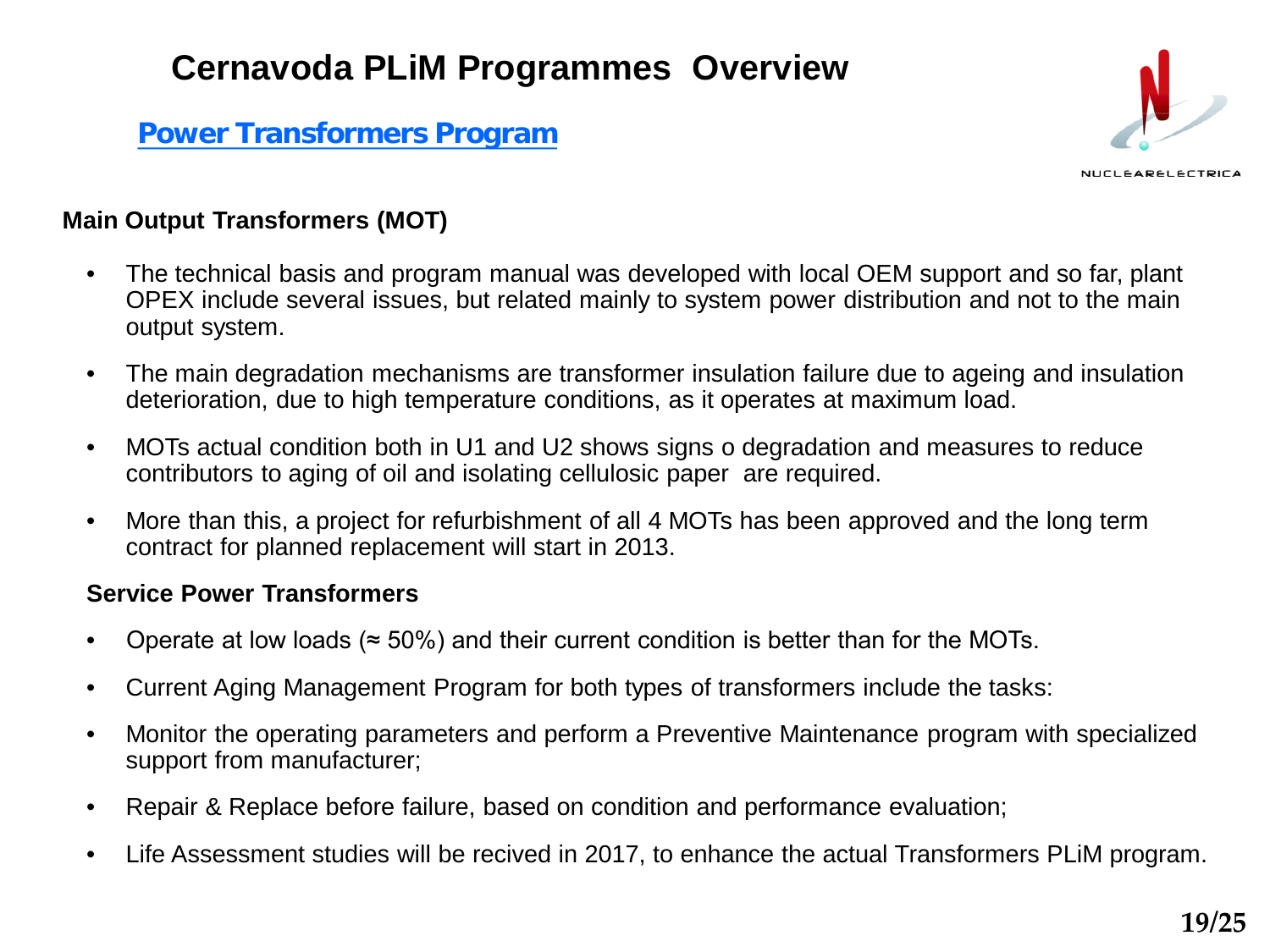#### **Digital Control Computers Program**

The technical basis and program manual was developed with OEM support early in the Life of Unit 1, triggered by obsolescence issue , specific to all electronic components.

Unit 1 DCC refurbishment was completed 2012 Planned Outage.

Internal OPEX on Cernavoda DCCs do not include any relevant ageing degradation issues.

#### DCC Aging Management Program **include current PM Program**, consisting of:

- Main parameters monitoring (No. of alarms, No. of stalls, No. of restarts)
- Perform different tests to asses aging
- Continuous monitoring of Technical obsolescence
- Condition and Performance Assessment of DCC components
- visual inspection of the spare DCCZ cables & connectors
- assessment of transfer control relays

#### **and a PLiM component, related mainly to obsolescence management***:*

- Performance monitoring via System Health Monitoring process & Life Assessment*;*
- Participation in COG Joint Projects:
	- COG Joint Project # 4048 "DCC Replacement";
	- COG Joint Project # 4294 "Plant Computer Working Group"
- Contracting long term services with DCC OEM & participation in COG Joint Project for:
	- *-* Design & Obsolescence Management;
	- Spare parts Administration via COG (long term agreement for stock preservation).

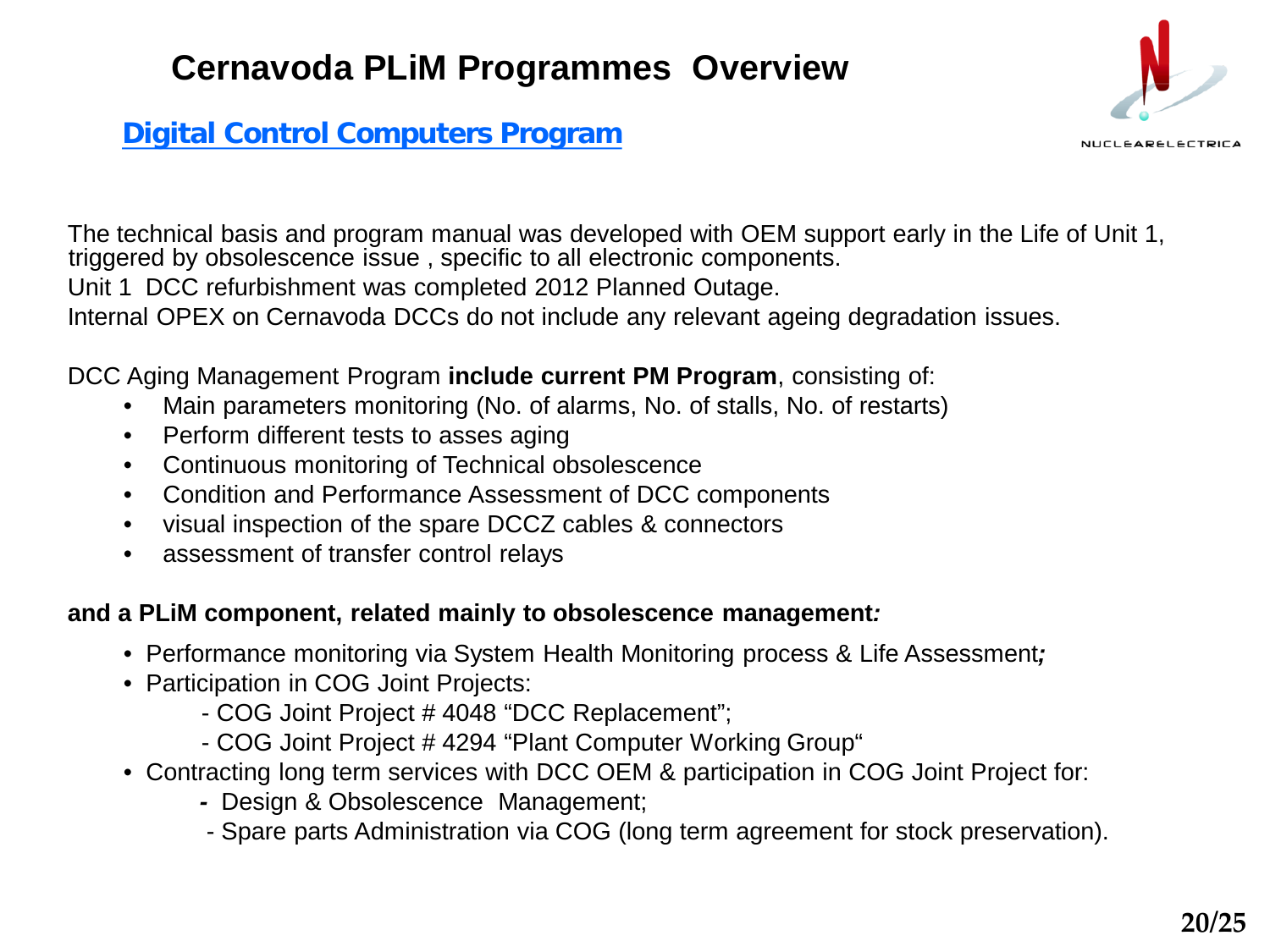## **Conclusions**



**EARELECTRICA** 

- According to the Overall implementation strategy Cernavoda NPP started early in the the life of the Plant PLim Program implementation with the objectives:
- avoid accelerated degradation;
- avoid economic penalties;
- sustain plant operation beyond design life limit.
- As consequence, a large amount of data, resulting from plant inspections was available for the first Life Assessment studies.
- First Life Assessments for the most important PLiM components, have been completed by 2016, as scheduled.
- The first Life Assessment studies received indicate that PLiM components do not have the same estimated End of Life.
- For some key components (Steam Generators, Turbine, Reactor Containment) Life Assessment show more than 30 years of service life, if the actual operation and maintenance strategies are continued.
- For other life–limiting components (such as Fuel Channels, feeders) more detailed analysis is necessary to attain 30 years of service life.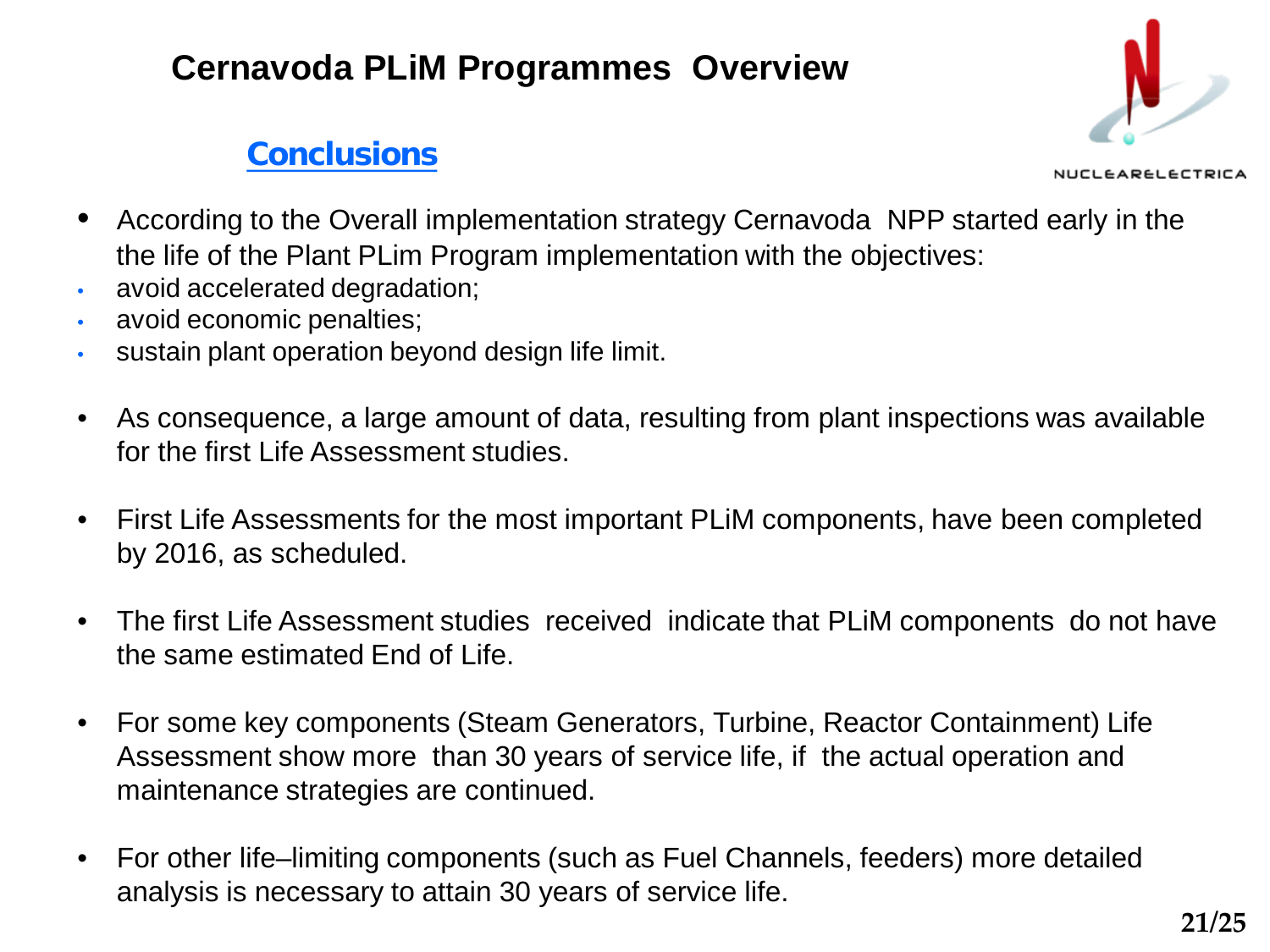## **Fuel Channels Life extension beyond 210,000 EFPH**



#### **CLEARELECTRICA**

### **Background:**

- CANDU 6 was designed for 30 years operation, but Fuel Channels were verified for ageing accelerated tests only at 80% GCF (equivalent to 210,000 EFPH).
- Actual data resulting from plant inspections show preliminary reserve for FC extended operation up to 30 years in service (245,000 EFPH).
- Other key components (Steam Generators, Turbine, Containment) could have more 30 years service life, if adequately operated and maintained.
- Recent OPEX from older CANDU plants revealed that significant conservatism was included in the original design.
- In the last years, sustained by increased operational experience, evolved analytical capability and sophisticated inspection tools, R&D studies demonstrate that a better evaluation of safety margins is already possible.
- For this reason, in 2017 Cernavoda started a project to extend U1 fuel channels lifetime from 210,000 to 245,000 EFPH.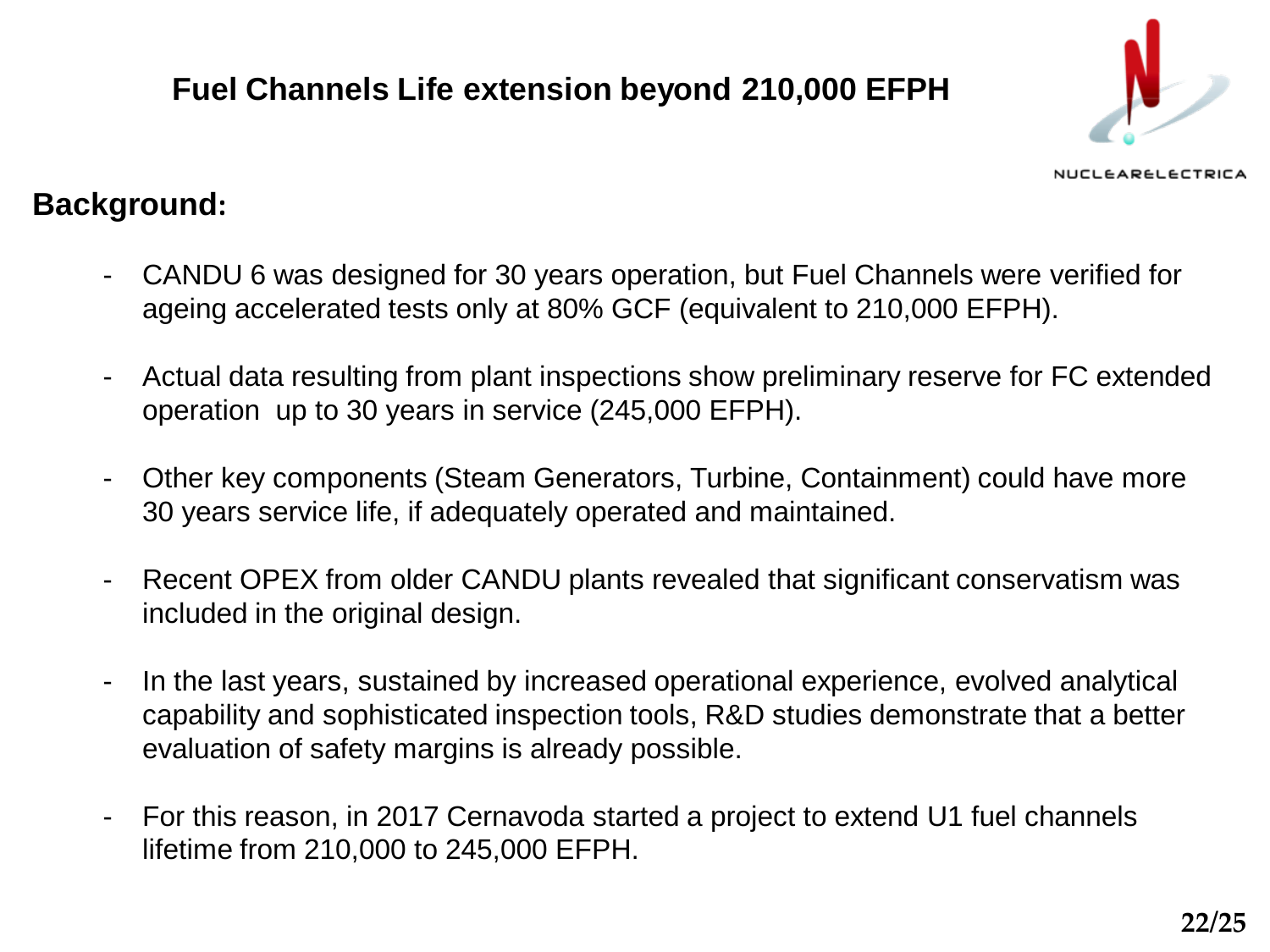## **Fuel Channels Life extension beyond 210,000 EFPH**



NUCLEARELECTRICA

The Project for U1 Fuel Channels Life extension beyond 210,000 EFPH has started in 2017.

- will take the benefits from our **early Plant Life Management programs**  implementation for all important components such as: fuel channels, feeders, steam generators, reactor building, turbine/generator, piping surveillance, heat exchangers, DCC, main transformers.
- $\triangleright$  will increase the service life for the life-limiting components and save premature replacement for the other ones with a life expectancy higher than 30 years of operation.

#### **In the preliminary phase:**

 important input data will be given by the Life Assessment studies obtained in the last couple of years which indicated a good performance of the life-limiting components, but also for other component important for energy production.

#### **In the second phase:**

- $\triangleright$  New technical, economical ands safety assessments are necessary to demonstrate that aging mechanisms are identified, understood and incorporated into the safety analysis, that prove adequate safety margins to prescribed acceptance criteria.
- If successful, the project will postpone Unit 1 End of Life to 2027, allowing the necessary time for refurbishment preparedness, which usually indicate 8-10 years in advance.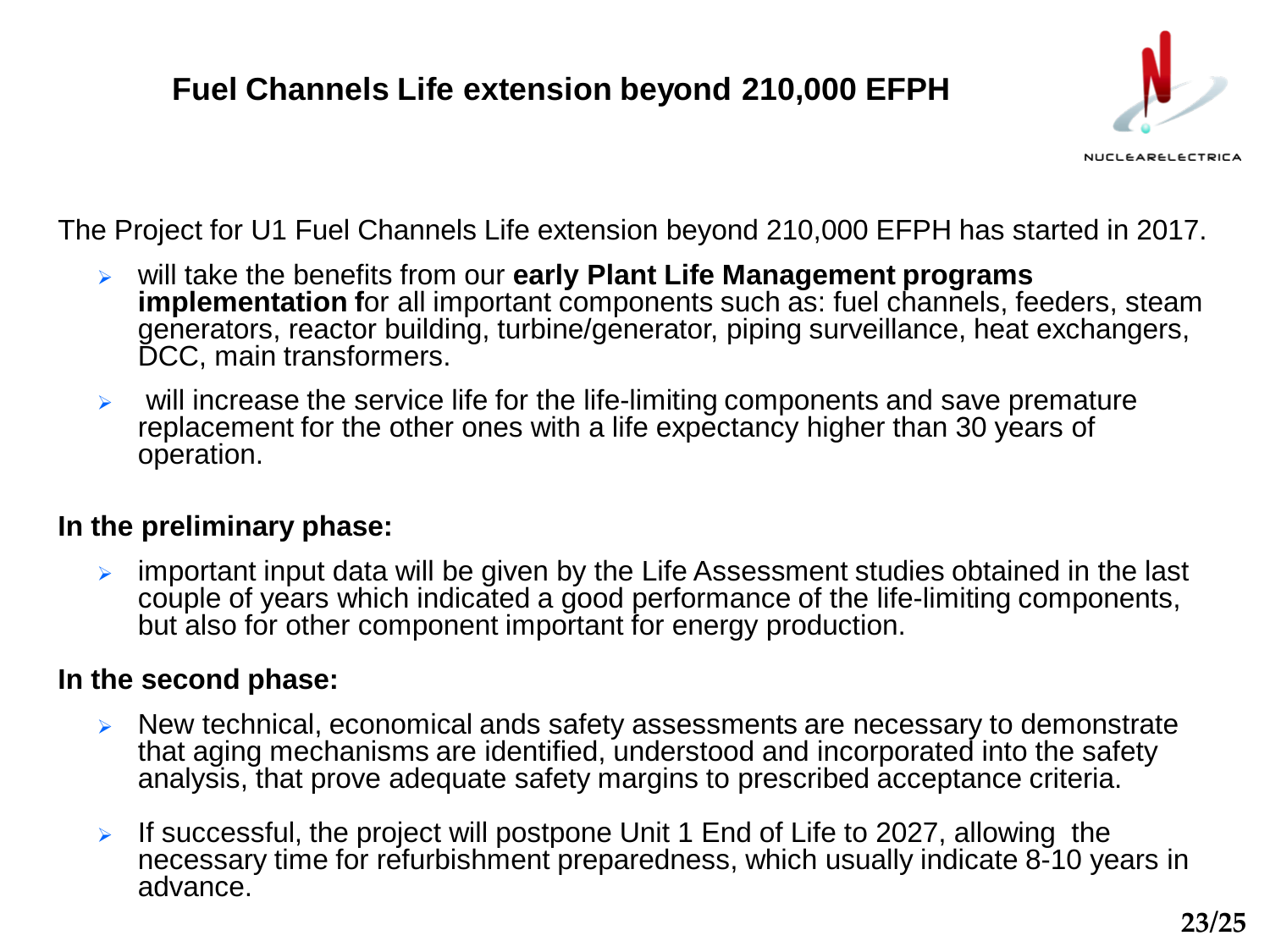## **PLiM Program in support of Unit 1 Long Term Operation**



#### NUCLEARELECTRICA

## **Conclusions:**

- $\checkmark$  Early Plant Life Management programs implementation for all important components, resulted in **a large amount of data** from plant inspections **available for the Life Assessment studies**.
- $\checkmark$  First Life Assessment studies, received after the second decade of U1 design life, indicate that **PLiM components do not have the same estimated End of Life**.
- Some key components (Steam Generators, Turbine, Reactor Containment) **could operate over 30 years** of service life, if the actual PLiM strategies are continued.
- **For other life–limiting components** (fuel channels, feeders) **more detailed analysis is necessary** to attain 30 years of service life.
- $\checkmark$  However, current degradation trends combined with increased R&D capabilities to eliminate the initial conservatism, indicate that **there is sufficient reserve** to extend the operation of Unit 1 beyond 210 kEFPH with 3÷4 years.
- $\checkmark$  This will allow adequate preparedness for Cernavoda U1 refurbishment, which requires an extended activity over a long period, 10 years being considered as the most appropriate.